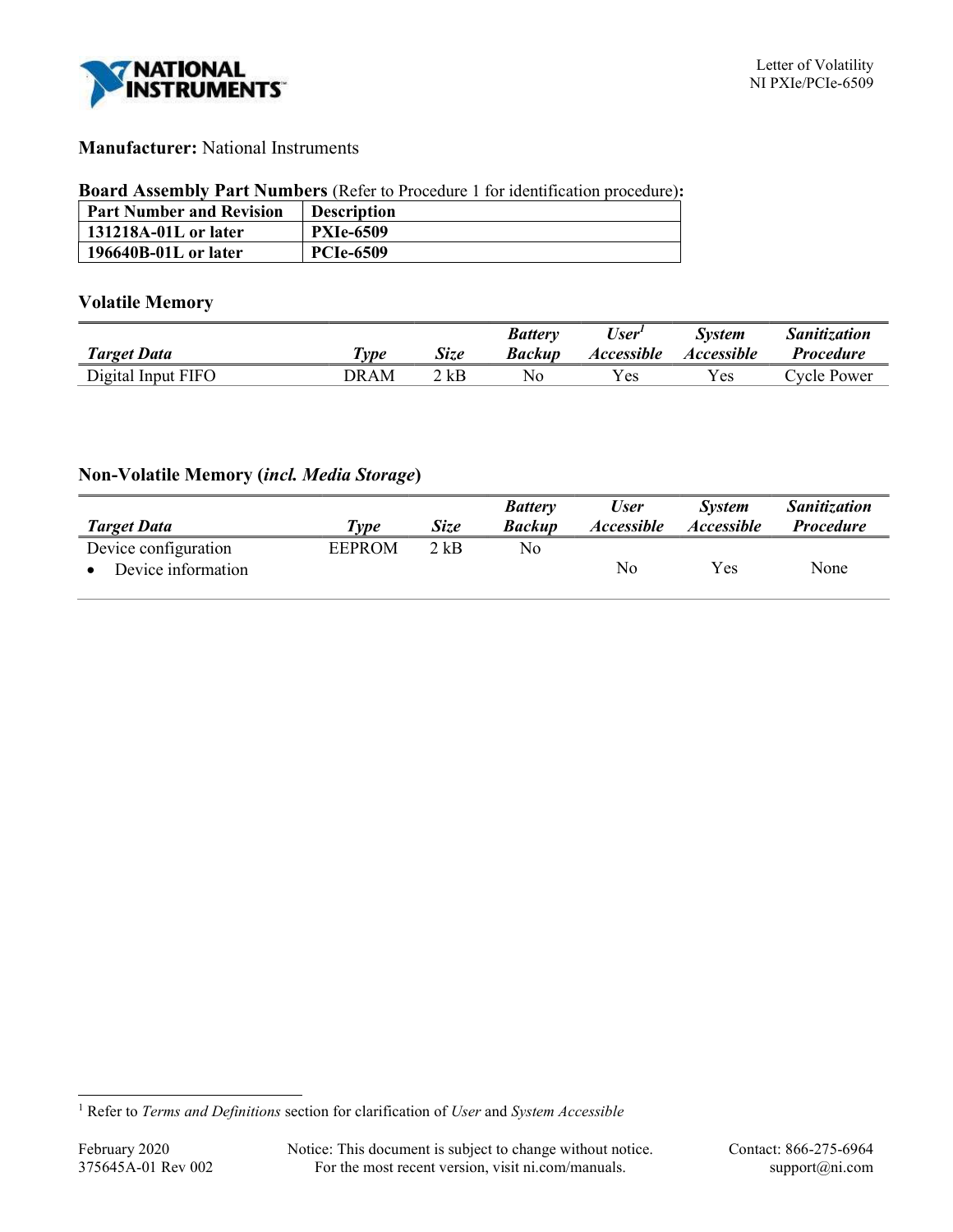

## Procedures

### Procedure 1 – Board Assembly Part Number identification:

To determine the Board Assembly Part Number and Revision, refer to the label applied to the surface of your product. The Assembly Part Number should be formatted as "P/N: 131218a-01L" for the PXIe-6509 or "P/N: 196640a-01L" for the PCIe-6509, where "a" is the letter revision of the assembly (e.g. A, B, C...).